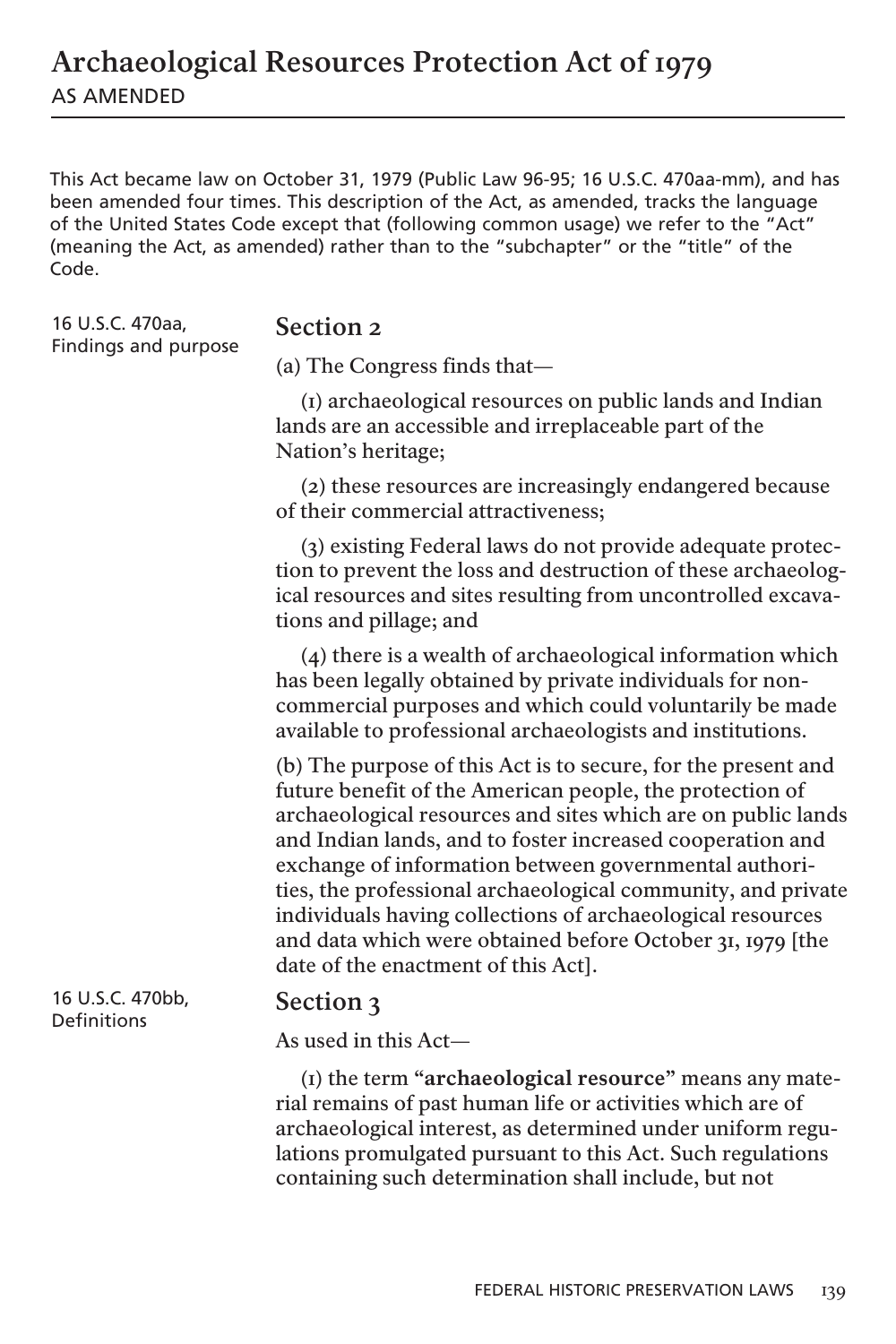be limited to: pottery, basketry, bottles, weapons, weapon projectiles, tools, structures or portions of structures, pit houses, rock paintings, rock carvings, intaglios, graves, human skeletal materials, or any portion or piece of any of the foregoing items. Nonfossilized and fossilized paleontological specimens, or any portion or piece thereof, shall not be considered archaeological resources, under the regulations under this paragraph, unless found in an archaeological context. No item shall be treated as an archaeological resource under regulations under this paragraph unless such item is at least 100 years of age.

(2) The term **"Federal land manager"** means, with respect to any public lands, the Secretary of the department, or the head of any other agency or instrumentality of the United States, having primary management authority over such lands. In the case of any public lands or Indian lands with respect to which no department, agency, or instrumentality has primary management authority, such term means the Secretary of the Interior. If the Secretary of the Interior consents, the responsibilities (in whole or in part) under this Act of the Secretary of any department (other than the Department of the Interior) or the head of any other agency or instrumentality may be delegated to the Secretary of the Interior with respect to any land managed by such other Secretary or agency head, and in any such case, the term "Federal land manager" means the Secretary of the Interior.

(3) The term **"public lands"** means—

(A) lands which are owned and administered by the United States as part of—

- (i) the national park system,
- (ii) the national wildlife refuge system, or
- (iii) the national forest system; and

(B) all other lands the fee title to which is held by the United States, other than lands on the Outer Continental Shelf and lands which are under the jurisdiction of the Smithsonian Institution.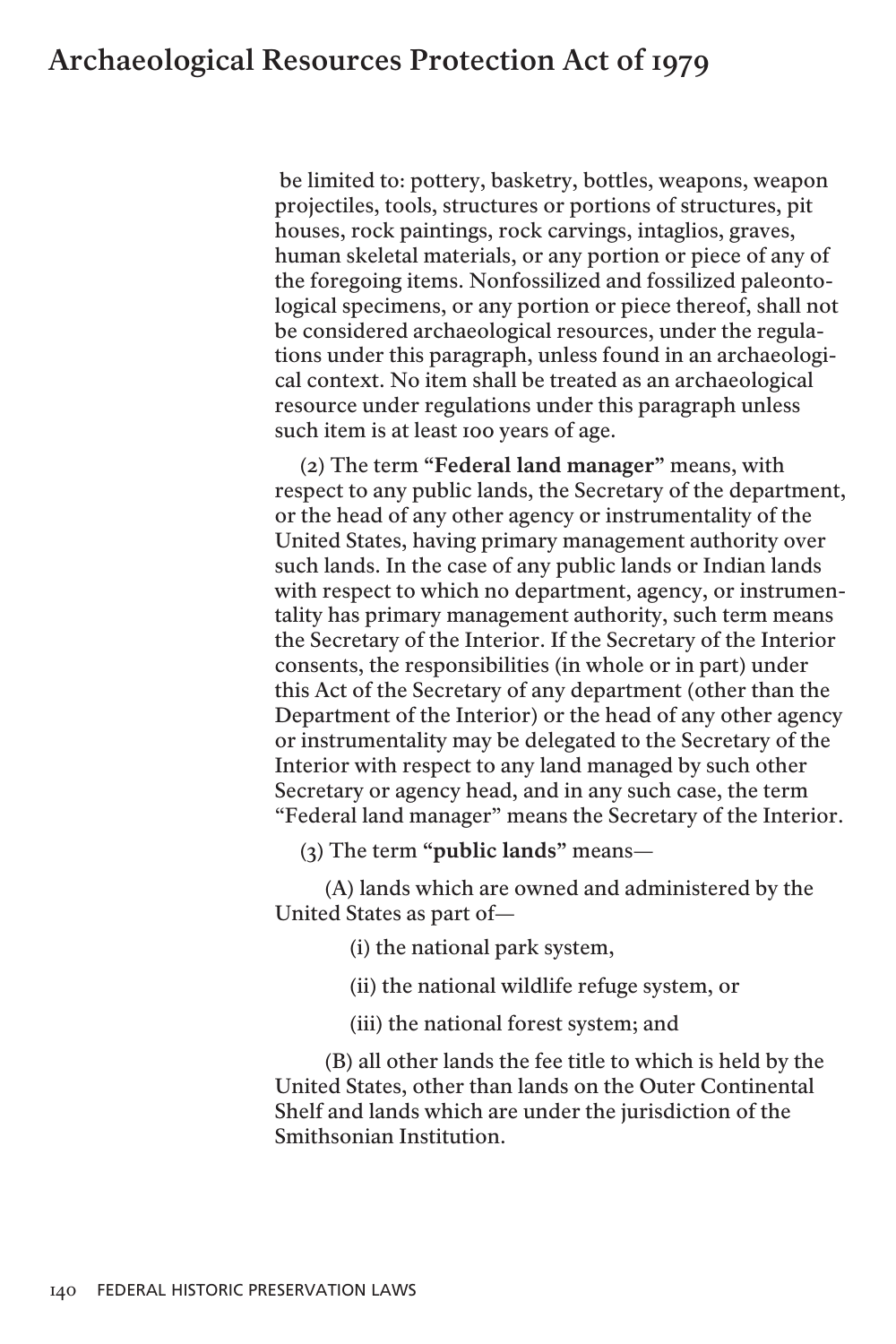(4) The term **"Indian lands"** means lands of Indian tribes, or Indian individuals, which are either held in trust by the United States or subject to a restriction against alienation imposed by the United States, except for any subsurface interests in lands not owned or controlled by an Indian tribe or an Indian individual.

(5) The term **"Indian tribe"** means any Indian tribe, band, nation, or other organized group or community, including any Alaska Native village or regional or village corporation as defined in, or established pursuant to, the Alaska Native Claims Settlement Act (85 Stat. 688, 43 U.S.C. 1601 et seq.).

(6) The term **"person"** means an individual, corporation, partnership, trust, institution, association, or any other private entity or any officer, employee, agent, department, or instrumentality of the United States, of any Indian tribe, or of any State or political subdivision thereof.

(7) The term **"State"** means any of the fifty States, the District of Columbia, Puerto Rico, Guam, and the Virgin Islands.

#### **Section 4**

(a) Any person may apply to the Federal land manager for a permit to excavate or remove any archaeological resource located on public lands or Indian lands and to carry out activities associated with such excavation or removal. The application shall be required, under uniform regulations under this Act, to contain such information as the Federal land manager deems necessary, including information concerning the time, scope, and location and specific purpose of the proposed work.

(b) A permit may be issued pursuant to an application under subsection (a) of this section if the Federal land manager determines, pursuant to uniform regulations under this Act, that—

(1) the applicant is qualified, to carry out the permitted activity,

(2) the activity is undertaken for the purpose of furthering archaeological knowledge in the public interest,

16 U.S.C. 470cc, Excavation and removal

16 U.S.C. 470cc(a), Application for permit

16 U.S.C. 470cc(b), Determinations by Federal land manager prerequisite to issuance of permit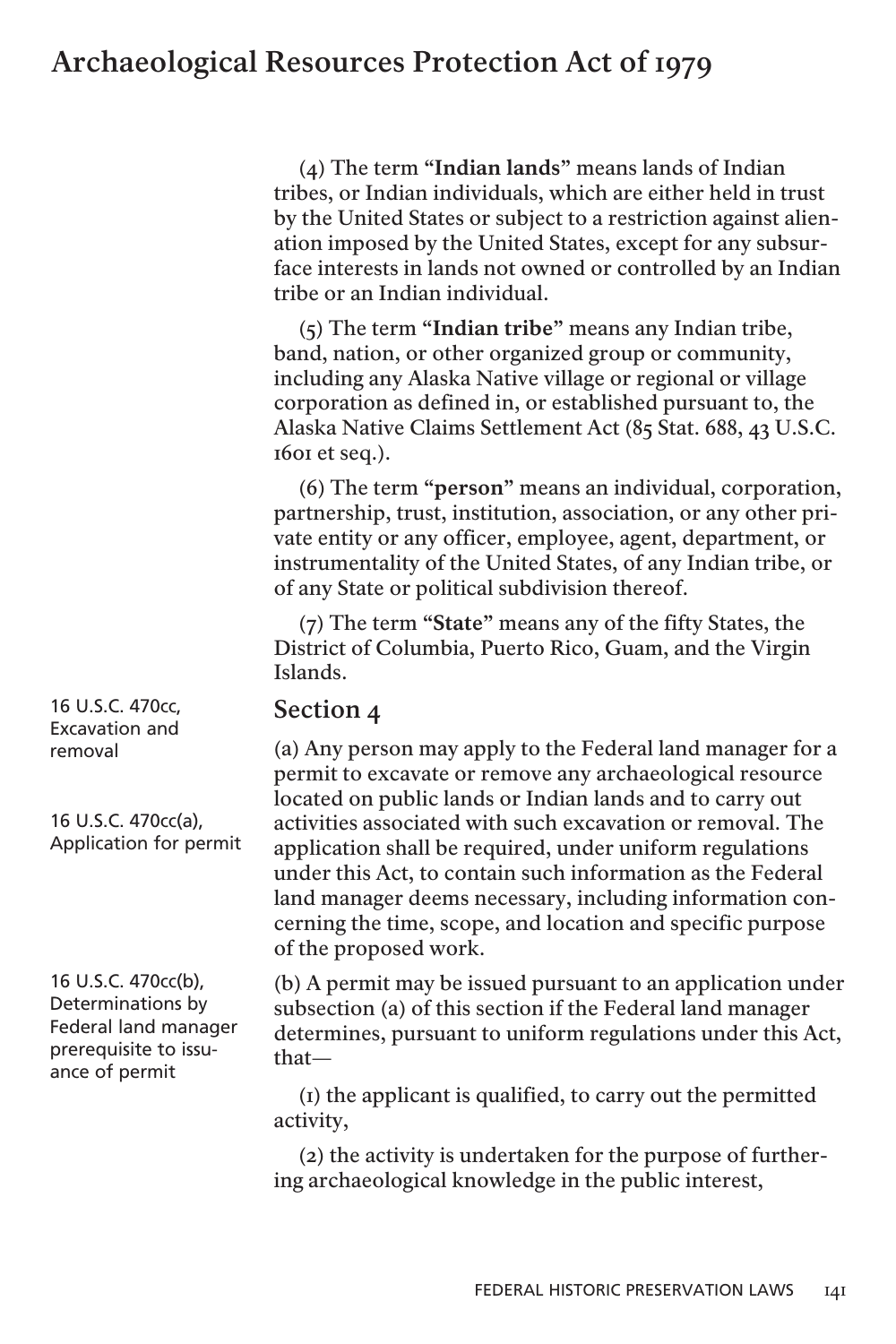(3) the archaeological resources which are excavated or removed from public lands will remain the property of the United States, and such resources and copies of associated archaeological records and data will be preserved by a suitable university, museum, or other scientific or educational institution, and

(4) the activity pursuant to such permit is not inconsistent with any management plan applicable to the public lands concerned.

(c) If a permit issued under this section may result in harm to, or destruction of, any religious or cultural site, as determined by the Federal land manager, before issuing such permit, the Federal land manager shall notify any Indian tribe which may consider the site as having religious or cultural importance. Such notice shall not be deemed a disclosure to the public for purposes of section 9 of this Act.

(d) Any permit under this section shall contain such terms and conditions, pursuant to uniform regulations promulgated under this Act, as the Federal land manager concerned deems necessary to carry out the purposes of this Act.

(e) Each permit under this section shall identify the individual who shall be responsible for carrying out the terms and conditions of the permit and for otherwise complying with this Act and other law applicable to the permitted activity.

(f) Any permit issued under this section may be suspended by the Federal land manager upon his determination that the permittee has violated any provision of subsection (a), (b), or (c) of section 6 of this Act. Any such permit may be revoked by such Federal land manager upon assessment of a civil penalty under section 7 of this Act against the permittee or upon the permittee's conviction under section 6 of this Act.

(g)(1) No permit shall be required under this section or under the Act of June 8, 1906 (16 U.S.C. 431), for the excavation or removal by any Indian tribe or member thereof of any archaeological resource located on Indian lands of such Indian tribe, except that in the absence of tribal law regulating the excavation or removal of archaeological resources on Indian lands, an individual tribal member shall be required to obtain permit under this section.

16 U.S.C. 470cc(c), Notification to Indian tribes of possible harm to or destruction of sites having religious or cultural importance

16 U.S.C. 470cc(d), Terms and conditions of permit

16 U.S.C. 470cc(e), Identification of individuals responsible for complying with permit terms and conditions and other applicable laws

16 U.S.C. 470cc(f), Suspension or revocation of permits, grounds

16 U.S.C. 470cc(g), Excavation or removal by Indian tribes or tribe members, excavation or removal of resources located on Indian lands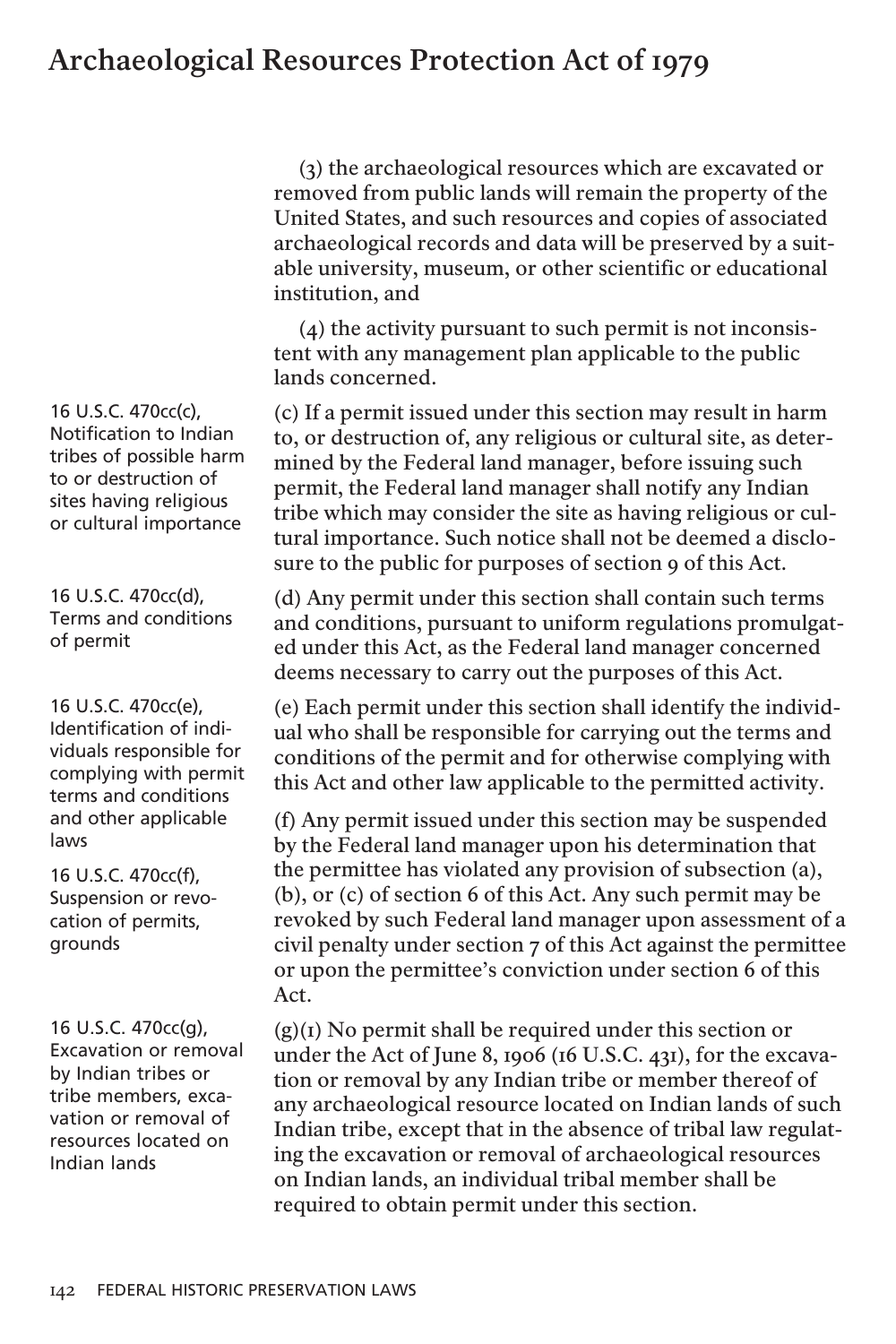(2) In the case of any permits for the excavation or removal of any archaeological resource located on Indian lands, the permit may be granted only after obtaining the consent of the Indian or Indian tribe owning or having jurisdiction over such lands. The permit shall include such terms and conditions as may be requested by such Indian or Indian tribe.

(h)(1) No permit or other permission shall be required under the Act of June 8, 1906 (16 U.S.C. 431-433), for any activity for which a permit is issued under this section.

(2) Any permit issued under the Act of June 8, 1906 [16 U.S.C. 431-433], shall remain in effect according to its terms and conditions following the enactment of this Act. No permit under this Act shall be required to carry out any activity under a permit issued under the Act of June 8, 1906, before October 31, 1979 [the date of the enactment of this Act] which remains in effect as provided in this paragraph, and nothing in this Act shall modify or affect any such permit.

(i) Issuance of a permit in accordance with this section and applicable regulations shall not require compliance with section 106 of the National Historic Preservation Act, as amended [16 U.S.C. 470f].

(j) Upon the written request of the Governor of any State, the Federal land manager shall issue a permit, subject to the provisions of subsections  $(b)(3)$ ,  $(b)(4)$ ,  $(c)$ ,  $(e)$ ,  $(f)$ ,  $(g)$ , (h), and (i) of this section for the purpose of conducting archaeological research, excavation, removal, and curation, on behalf of the State or its educational institutions, to such Governor or to such designee as the Governor deems qualified to carry out the intent of this Act.

#### **Section 5**

The Secretary of the Interior may promulgate regulations providing for—

(1) the exchange, where appropriate, between suitable universities, museums, or other scientific or educational institutions, of archaeological resources removed from public lands and Indian lands pursuant to this Act, and

16 U.S.C. 470cc(h), Permits issued under Antiquities Act of 1906

16 U.S.C. 470cc(i), Compliance with provisions relating to undertakings on properties listed in National Register not required

16 U.S.C. 470cc(j), Issuance of permits to State governors for archaeological activities on behalf of States or their educational institutions

16 U.S.C. 470dd, Custody of archaeological resources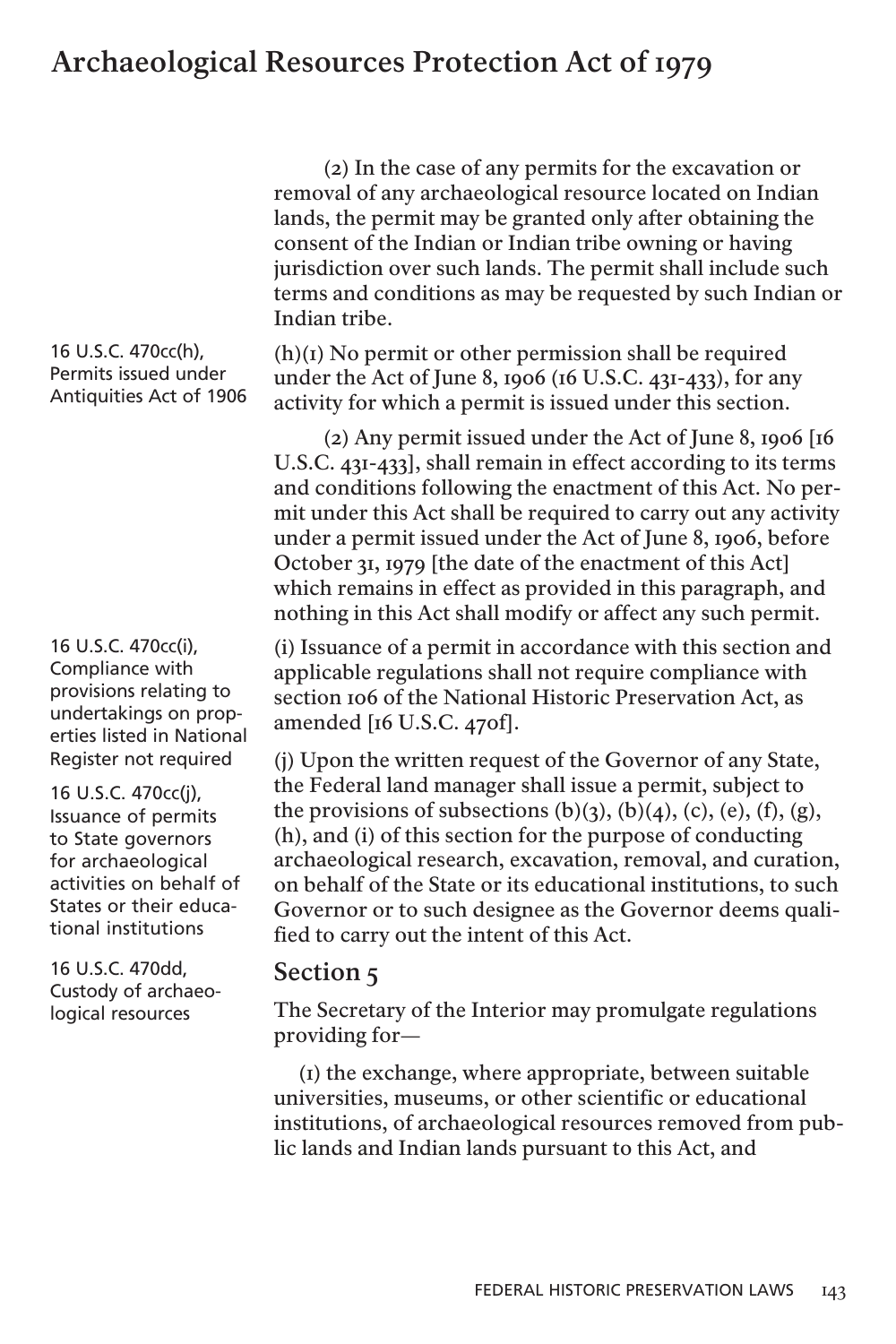(2) the ultimate disposition of such resources and other resources removed pursuant to the Act of June 27, 1960 [the Reservoir Salvage Act, as amended, also known as the Archeological and Historic Preservation Act of 1974 [16 U.S.C. 469-469c-1] or the Act of June 8, 1906 [the Antiquity Act of 1906, as amended, 16 U.S.C. 431-433].

Any exchange or ultimate disposition under such regulation of archaeological resources excavated or removed from Indian lands shall be subject to the consent of the Indian or Indian tribe which owns or has jurisdiction over such lands. Following promulgation of regulations under this section, notwithstanding any other provision of law, such regulations shall govern the disposition of archaeological resources removed from public lands and Indian lands pursuant to this Act.

#### **Section 6**

(a) No person may excavate, remove, damage, or otherwise alter or deface or attempt to excavate, remove, damage, or otherwise alter or deface any archaeological resource located on public lands or Indian lands unless such activity is pursuant to a permit issued under section 4 of this Act, a permit referred to in section  $4(h)(2)$  of this Act, or the exemption contained in section  $\varphi(g)(1)$  of this Act.

(b) No person may sell, purchase, exchange, transport, receive, or offer to sell, purchase, or exchange any archaeological resource if such resource was excavated or removed from public lands or Indian lands in violation of—

(1) the prohibition contained in subsection (a) of this section, or

(2) any provision, rule, regulation, ordinance, or permit in effect under any other provision of Federal law.

(c) No person may sell, purchase, exchange, transport, receive, or offer to sell, purchase, or exchange, in interstate of foreign commerce, any archaeological resource excavated, removed, sold, purchased, exchanged, transported, or received in violation of any provision, rule, regulation, ordinance, or permit in effect under State or local law.

16 U.S.C. 470ee, Prohibited acts and criminal penalties

16 U.S.C. 470 ee(a), Unauthorized excavation, removal, damage, alternation, or defacement of archaeological resources

16 U.S.C. 470ee(b), Trafficking in archaeological resources: Federal law

16 U.S.C. 470ee(c), Trafficking in illegal interstate or foreign commerce in archaeological resources: State or local law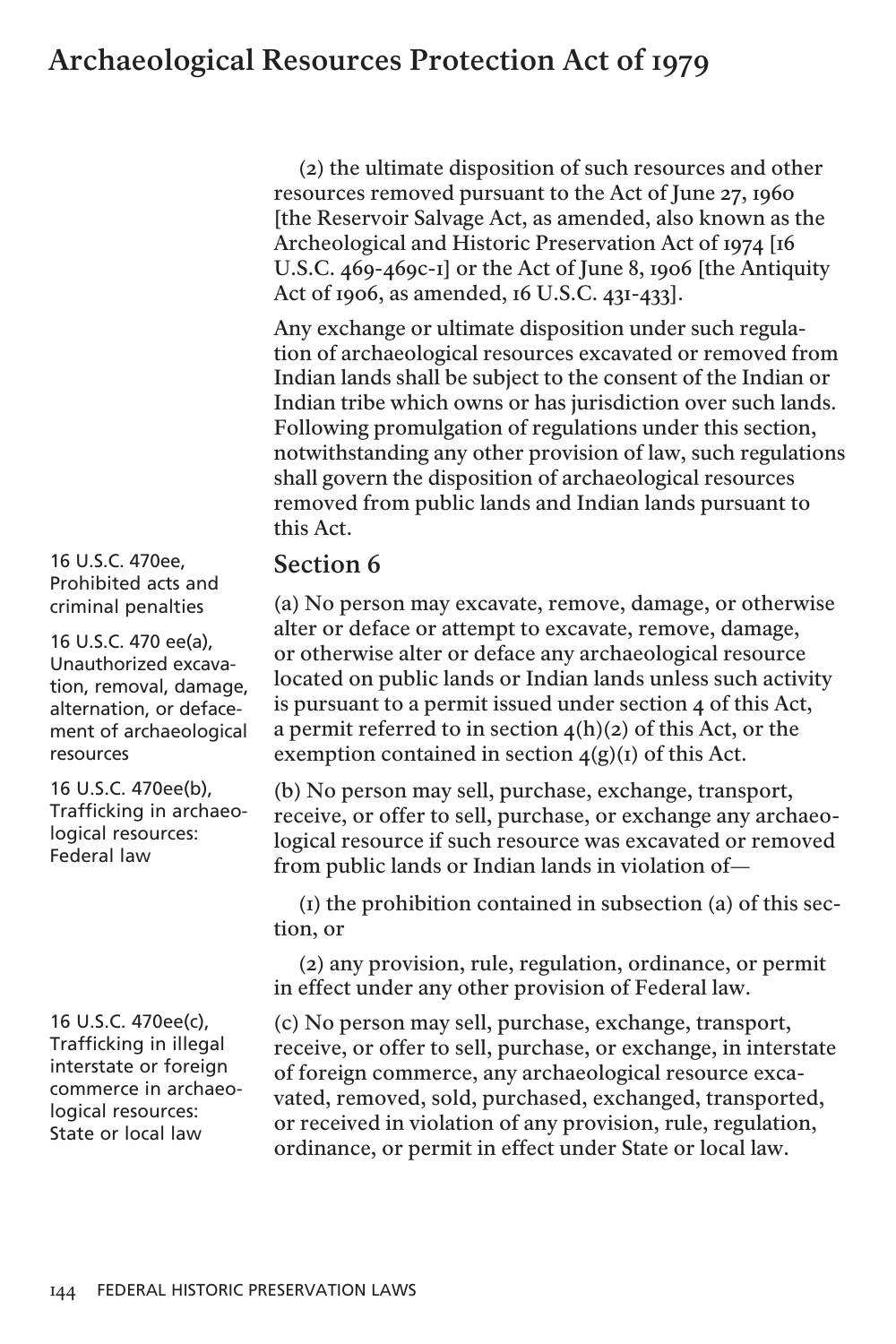16 U.S.C. 470ee(d), **Penalities** (d) Any person who knowingly violates, or counsels, procures, solicits, or employs any other person to violate, any prohibition contained in subsection (a), (b), or (c) of this section shall, upon conviction, be fined not more than \$10,000 or imprisoned not more than one year, or both: *Provided, however,* That if the commercial or archaeological value of the archaeological resources involved and the cost of restoration and repair of such resources exceeds the sum of \$500, such person shall be fined not more than \$20,000 or imprisoned not more than two years, or both. In the case of a second or subsequent such violation upon conviction such person shall be fined not more than \$100,000, or imprisoned not more than five years, or both. 16 U.S.C. 470ee(e), Effective date (e) The prohibitions contained in this section shall take effect on October 31, 1979 [the date of the enactment of this Act]. 16 U.S.C. 470ee(f), Prospective application (f) Nothing in subsection  $(b)(i)$  of this section shall be deemed applicable to any person with respect to any archaeological resource which was in the lawful possession of such person prior to October 31, 1979. 16 U.S.C. 470ee(g), Removal of arrowheads located on ground surface (g) Nothing in subsection (d) of this section shall be deemed applicable to any person with respect to the removal of arrowheads located on the surface of the ground. 16 U.S.C. 470ff, 16 U.S.C. 470tt,<br>Civil penalties 16 U.S.C. 470ff(a), Assessment by Federal land managers (a)(1) Any person who violates any prohibition contained in an applicable regulation or permit issued under this Act may be assessed a civil penalty by the Federal land manager concerned. No penalty may be assessed under this subsection unless such person is given notice and opportunity for a hearing with respect to such violation. Each violation shall be a separate offense. Any such civil penalty may be remitted or mitigated by the Federal land manager concerned. (2) The amount of such penalty shall be determined

under regulations promulgated pursuant to this Act, taking into account, in addition to other factors—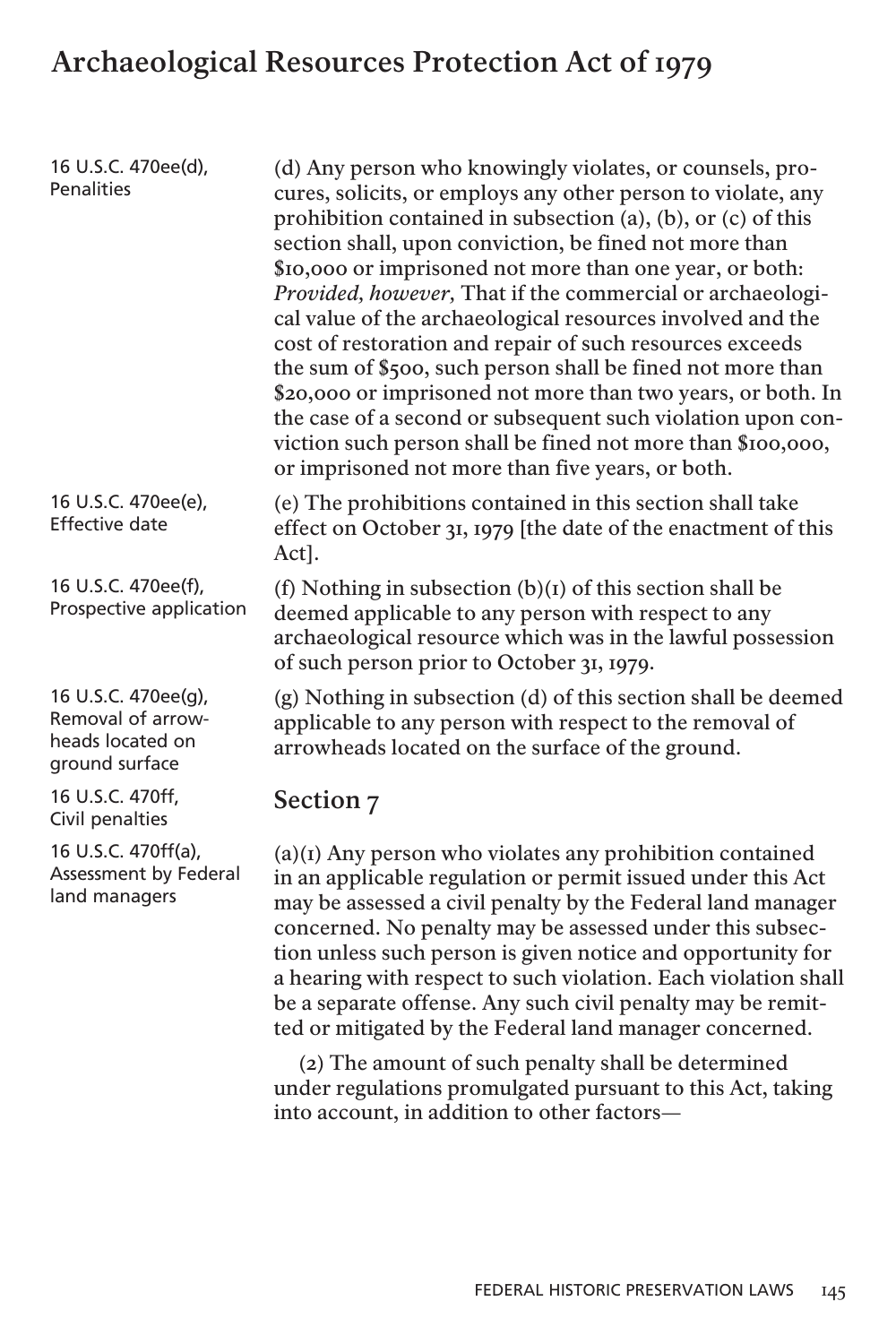(A) the archaeological or commercial value of the archaeological resource involved, and

(B) the cost of restoration and repair of the resource and the archaeological site involved.

Such regulations shall provide that, in the case of a second or subsequent violation by any person, the amount of such civil penalty may be double the amount which would have been assessed if such violation were the first violation by such person. The amount of any penalty assessed under this subsection for any violation shall not exceed any amount equal to double the cost of restoration and repair of resources and archaeological sites damaged and double the fair market value of resources destroyed or not recovered.

(3) No penalty shall be assessed under this section for the removal of arrowheads located on the surface of the ground.

(b)(1) Any person aggrieved by an order assessing a civil penalty under subsection (a) of this section may file a petition for judicial review of such order with the United States District Court for the District of Columbia or for any other district in which such person resides or transacts business. Such a petition may only be filed within the 30-day period beginning on the date the order making such assessment was issued. The court shall hear such action on the record made before the Federal land manager and shall sustain his action if it is supported by substantial evidence on the record considered as a whole.

(2) If any person fails to pay an assessment of a civil penalty—

(A) after the order making the assessment has become a final order and such person has not filed a petition for judicial review of the order in accordance with paragraph (1), or

(B) after a court in an action brought under paragraph (1) has entered a final judgment upholding the assessment of a civil penalty, the Federal land managers may request the Attorney General to institute a civil action in a district court of the United States for any district in which such person is found, resides, or transacts business to collect the penalty and such court shall have jurisdiction to hear and decide

16 U.S.C. 470ff(b), Judicial review of assessed penalties, collection of unpaid assessments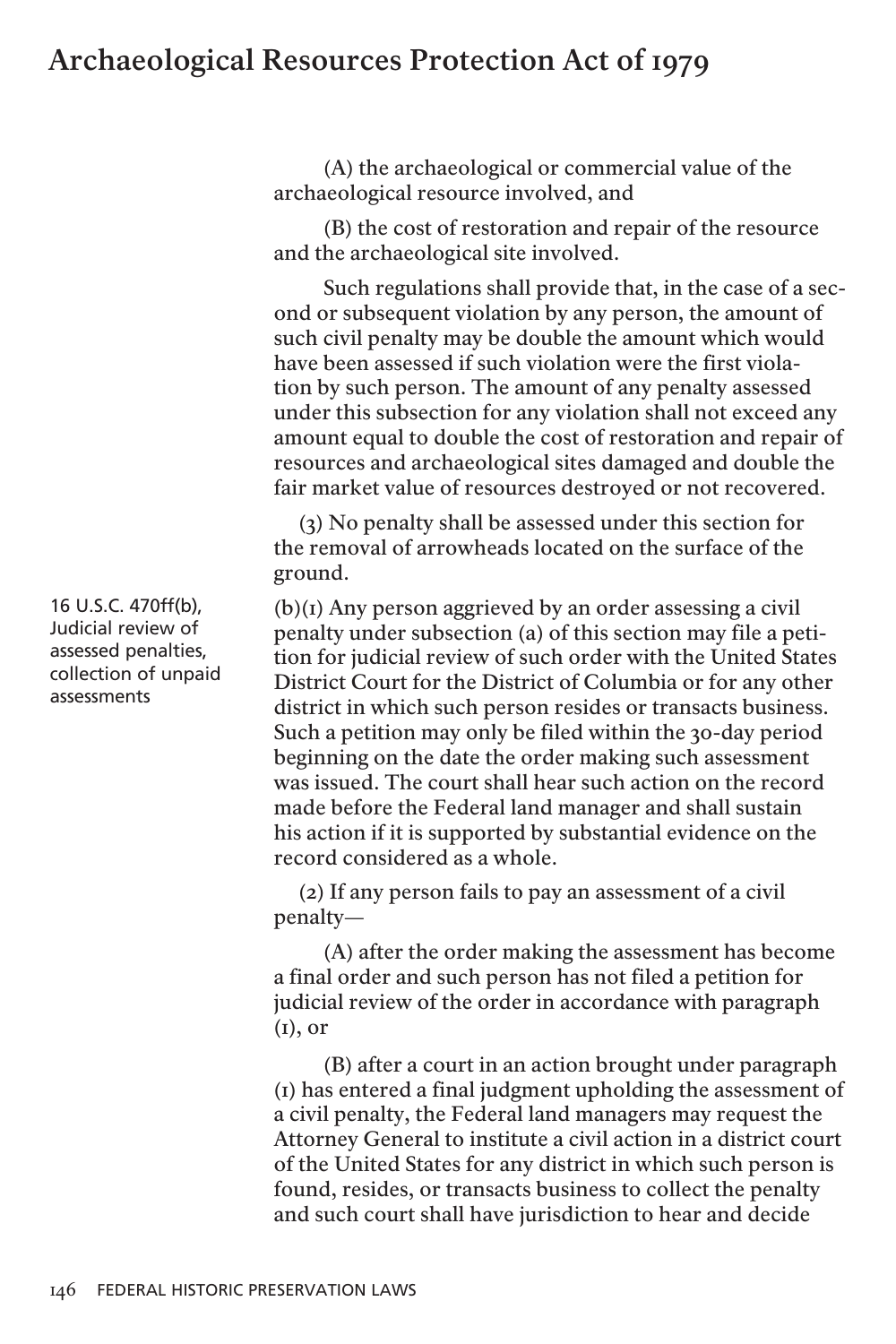|                                                                                | any such action. In such action, the validity and amount of<br>such penalty shall not be subject to review.                                                                                                                                                                                                                                                                                                                                                                                                                                                                                                                                                                                                                                                                                                                      |
|--------------------------------------------------------------------------------|----------------------------------------------------------------------------------------------------------------------------------------------------------------------------------------------------------------------------------------------------------------------------------------------------------------------------------------------------------------------------------------------------------------------------------------------------------------------------------------------------------------------------------------------------------------------------------------------------------------------------------------------------------------------------------------------------------------------------------------------------------------------------------------------------------------------------------|
| 16 U.S.C. 470ff(c),<br>Hearings                                                | (c) Hearings held during proceedings for the assessment of<br>civil penalties authorized by subsection (a) of this section<br>shall be conducted in accordance with section 554 of title 5<br>[of the United States Code].                                                                                                                                                                                                                                                                                                                                                                                                                                                                                                                                                                                                       |
| Subpoenas                                                                      | The Federal land manager may issue subpoenas for the<br>attendance and testimony of witnesses and the production<br>of relevant papers, books, and documents, and administer<br>oaths.                                                                                                                                                                                                                                                                                                                                                                                                                                                                                                                                                                                                                                           |
| <b>Witness fees</b>                                                            | Witnesses summoned shall be paid the same fees and mile-<br>age that are paid to witnesses in the courts of the United<br>States. In case of contumacy or refusal to obey a subpoena<br>served upon any person pursuant to this paragraph, the dis-<br>trict court of the United States for any district in which such<br>person is found or resides or transacts business, upon appli-<br>cation by the United States and after notice to such person,<br>shall have jurisdiction to issue an order requiring such per-<br>son to appear and give testimony before the Federal land<br>manager or to appear and produce documents before the<br>Federal land manager, or both, and any failure to obey such<br>order of the court may be punished by such court as a con-<br>tempt thereof.                                     |
| 16 U.S.C. 470gg,<br>Section 8<br>Enforcement<br>16 U.S.C. 470gg(a),<br>Rewards |                                                                                                                                                                                                                                                                                                                                                                                                                                                                                                                                                                                                                                                                                                                                                                                                                                  |
|                                                                                | (a) Upon the certification of the Federal land manager con-<br>cerned, the Secretary of the Treasury is directed to pay from<br>penalties and fines collected under section 6 and 7 of this<br>Act an amount equal to one-half of such penalty or fine, but<br>not to exceed \$500, to any person who furnishes informa-<br>tion which leads to the findings of a civil violation, or the<br>conviction of criminal violation, with respect to which such<br>penalty or fine was paid. If several persons provided such<br>information, such amount shall be divided among such<br>persons. No officer or employee of the United States or of<br>any State or local government who furnishes information<br>or renders service in the performance of his official duties<br>shall be eligible for payment under this subsection. |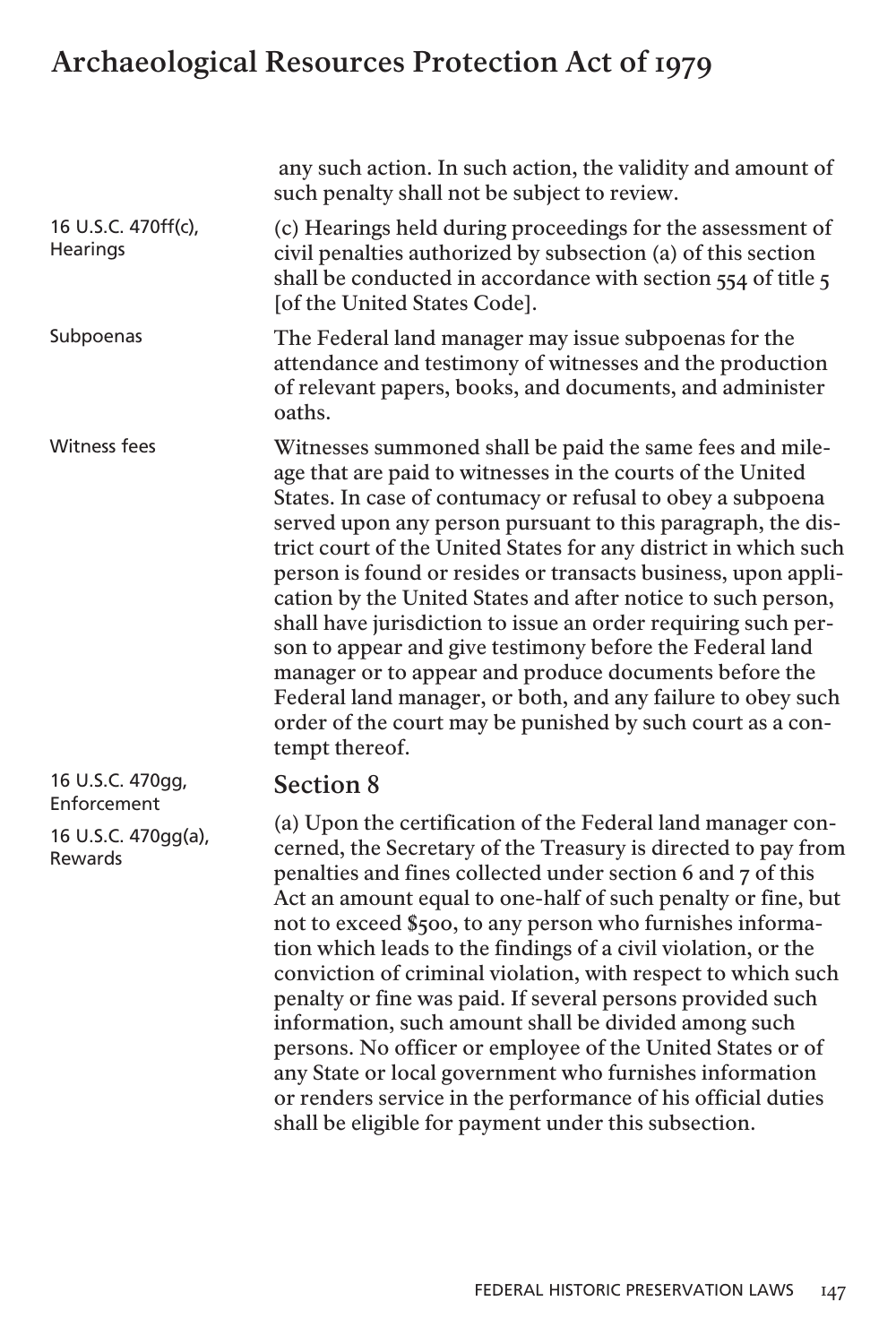16 U.S.C. 470gg(b), Forfeitures

(b) All archaeological resources with respect to which a violation of subsection (a), (b), or (c) of section 6 of this Act occurred and which are in the possession of any person, and all vehicles and equipment of any person which were used in connection with such violation, may be (in the discretion of the court or administrative law judge, as the case may be) subject to forfeiture to the United States upon—

(1) such person's conviction of such violation under section 6 of this Act,

(2) assessment of a civil penalty against such person under section 7 of this Act with respect to such violation, or

(3) a determination by any court that such archaeological resources, vehicles, or equipment were involved in such violation.

(c) In cases in which a violation of the prohibition contained in subsection (a), (b), or (c) of section 6 of this Act involve archaeological resources excavated or removed from Indian lands, the Federal land manager or the court, as the case may be, shall provide for the payment to the Indian or Indian tribe involved of all penalties collected pursuant to section 7 of this Act and for the transfer to such Indian or Indian tribe of all items forfeited under this section.

#### **Section 9**

(a) Information concerning the nature and location of any archaeological resource for which the excavation or removal requires a permit or other permission under this Act or under any other provision of Federal law may not be made available to the public under subchapter II of chapter 5 of title 5 [of the United States Code] or under any other provision of law unless the Federal land manager concerned determines that such disclosure would—

(1) further the purposes of this Act or the Act of June 27, 1960 [the Reservoir Salvage Act, as amended, 16 U.S.C. 469- 469c-1] and

(2) not create a risk of harm to such resources or to the site at which such resources are located.

(b) Notwithstanding the provisions of subsection (a) of this section, upon the written request of the Governor of any State, which request shall state—

16 U.S.C. 470gg(c), Disposition of penalties collected and items forfeited in cases involving archaeological resources excavated or removed from Indian lands

16 U.S.C. 470hh, Confidentiality of information concerning nature and location of archaeological resources

16 U.S.C. 470hh(a), Disclosure of information

16 U.S.C. 470hh(b), Request for disclosure by Governors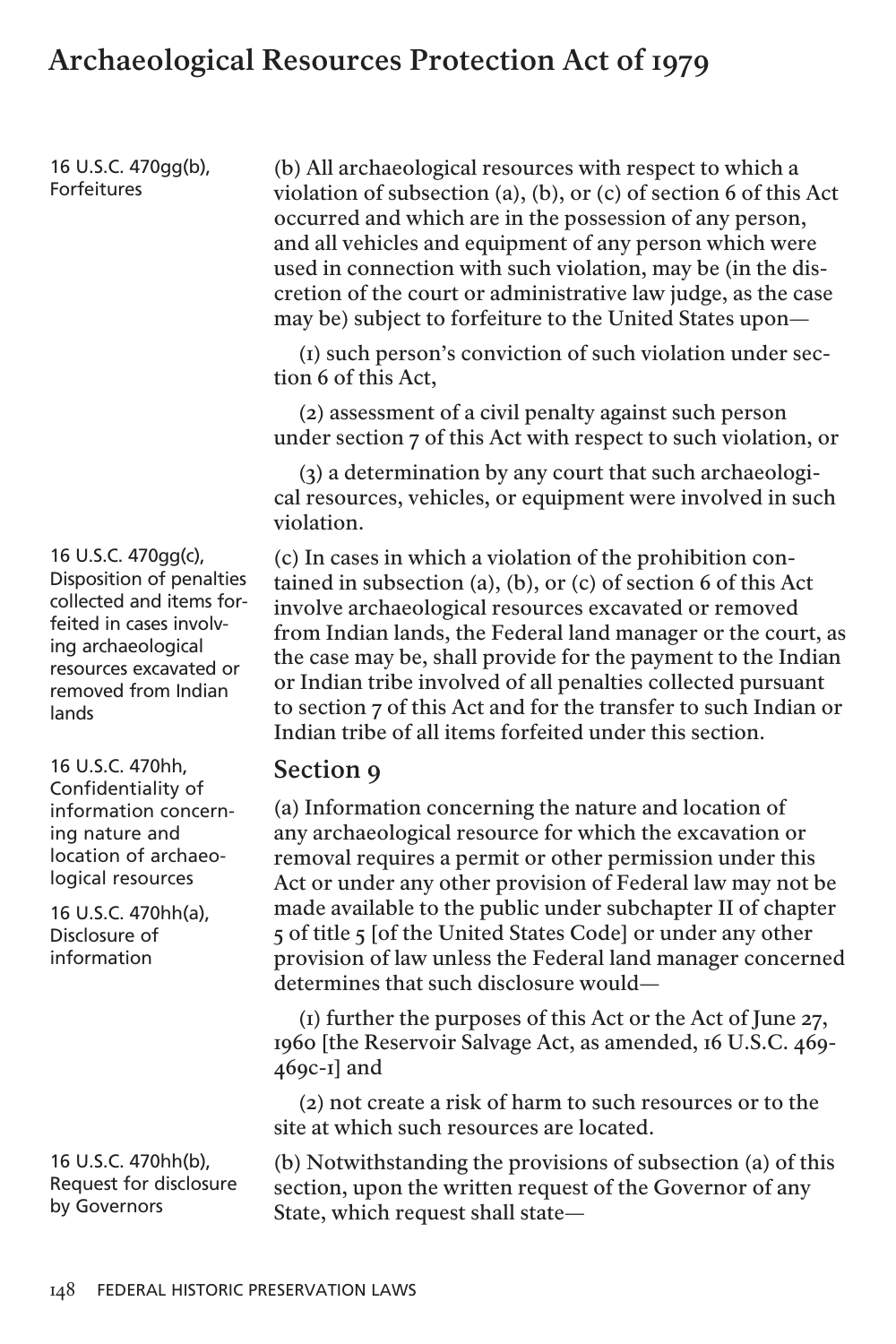(1) the specific site or area for which information is sought,

(2) the purpose for which such information is sought,

(3) a commitment by the Governor to adequately protect the confidentiality of such information to protect the resource from commercial exploitation,

the Federal land manager concerned shall provide to the Governor information concerning the nature and location of archaeological resources within the State of the requesting Governor.

#### **Section 10**

(a) The Secretaries of the Interior, Agriculture and Defense and the Chairman of the Board of the Tennessee Valley Authority, after consultation with other Federal land managers, Indian tribes, representatives of concerned State agencies, and after public notice and hearing, shall promulgate such uniform rules and regulations as may be appropriate to carry out the purposes of this Act. Such rules and regulations may be promulgated only after consideration of the provisions of the American Indian Religious Freedom Act (92 Stat.469; 42 U.S.C. 1996 and 1996a).

Each uniform rule or regulation promulgated under this Act shall be submitted on the same calendar day to the Committee on Energy and Natural Resources of the United States Senate and to the Committee on Natural Resources of the United States House of Representatives, and no such uniform rule or regulation may take effect before the expiration of a period of ninety calendar days following the date of its submission to such Committees.

(b) Each Federal land manager shall promulgate such rules and regulations, consistent with the uniform rules and regulations under subsection (a) of this section, as may be appropriate for the carrying out of his functions and authorities under this Act.

16 U.S.C. 470ii, Rules and regulations, intergovernmental coordination

16 U.S.C. 470ii(a), Promulgation, effective date

Submittal to congressional committees

16 U.S.C. 470ii(b), Federal lands managers' rules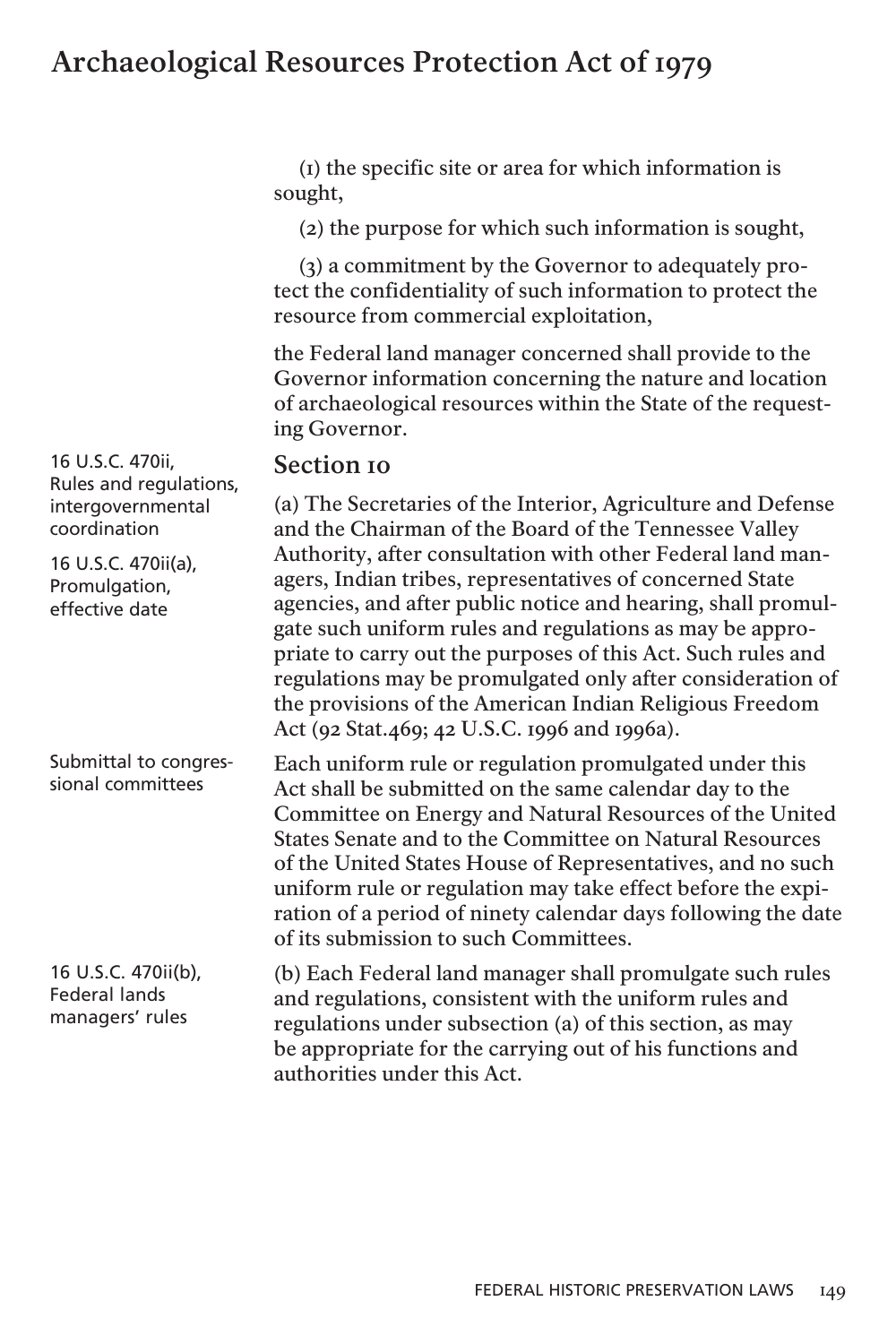16 U.S.C. 470ii(c), Federal land managers' public awareness program of archaeological resources

16 U.S.C. 470jj, Cooperation with private individuals

16 U.S.C. 470kk, Savings provisions

16 U.S.C. 470kk(a), Mining, mineral leasing, reclamation, and other multiple uses

16 U.S.C. 470kk(b), Private collections

(c) Each Federal land manager shall establish a program to increase public awareness of the significance of the archaeological resources located on public lands and Indian lands and the need to protect such resources.

#### **Section II**

The Secretary of the Interior shall take such action as may be necessary, consistent with the purposes of this Act, to foster and improve the communication, cooperation, and exchange of information between—

(1) private individuals having collections of archaeological resources and data which were obtained before October 31, 1979 [the date of the enactment of this Act], and

(2) Federal authorities responsible for the protection of archaeological resources on the public lands and Indian lands and professional archaeologists and associations of professional archaeologists.

In carrying out this section, the Secretary shall, to the extent practicable and consistent with the provisions of this Act, make efforts to expand the archaeological data base for the archaeological resources of the United States through increased cooperation between private individuals referred to in paragraph (1) and professional archaeologists and archaeological organizations.

#### **Section 12**

(a) Nothing in this Act shall be construed to repeal, modify, or impose additional restrictions on the activities permitted under existing laws and authorities relating to mining, mineral leasing, reclamation, and other multiple uses of the public lands.

(b) Nothing in this Act applies to, or requires a permit for, the collection for private purposes of any rock, coin, bullet, or mineral which is not an archaeological resource, as determined under uniform regulations promulgated under section  $3(1)$  of this Act.